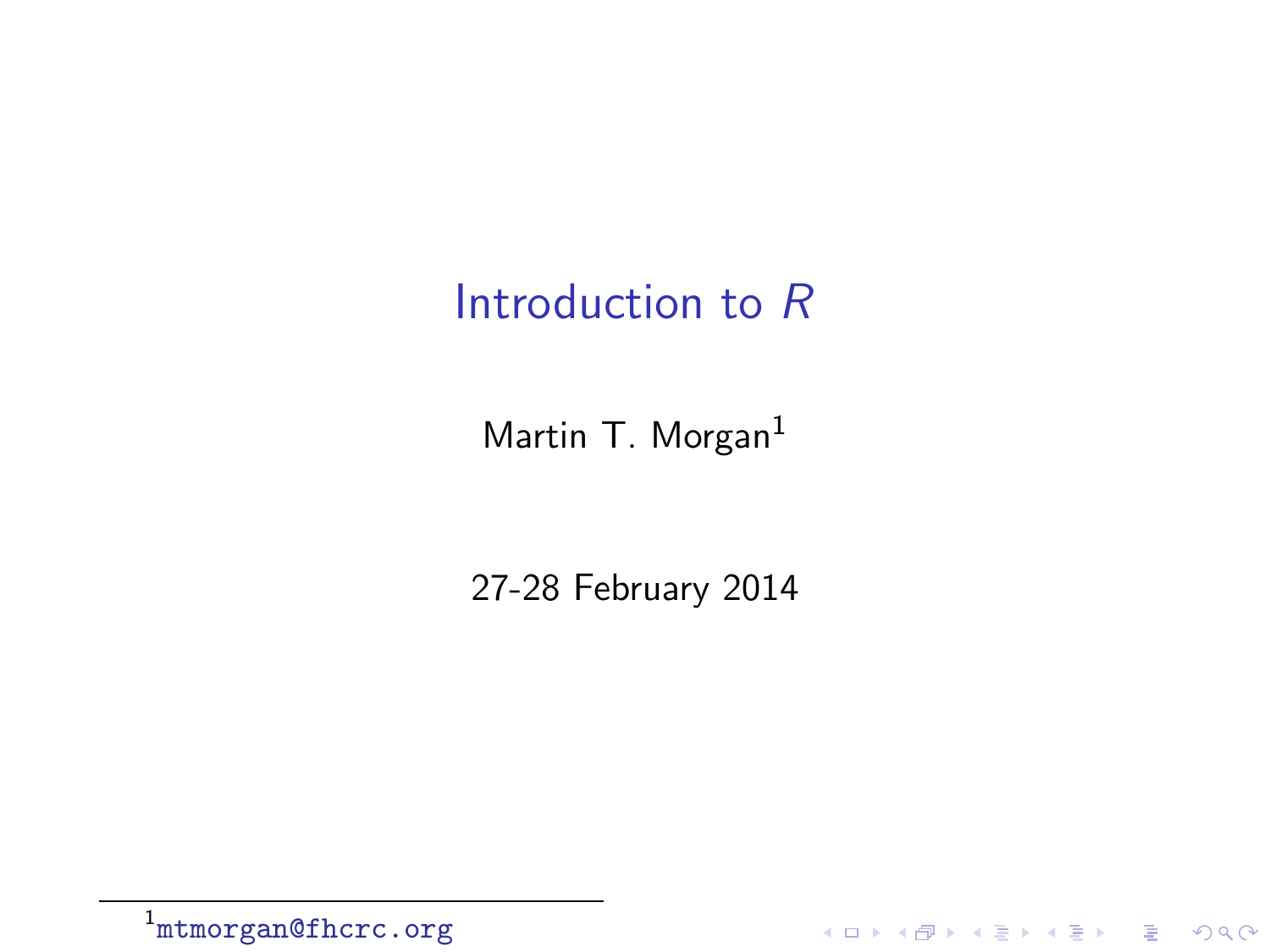- $\blacktriangleright$  <http://r-project.org>
- $\triangleright$  Open-source, statistical programming language; widely used in academia, finance, pharma, . . .
- $\triangleright$  Core language and base packages
- $\blacktriangleright$  Interactive sessions. scripts
- $\blacktriangleright$  > 5000 contributed packages

## Two 'vectors'  $x \leftarrow \text{rnorm}(1000)$  $y \leftarrow x + \text{rnorm}(1000, \text{ sd} = .5)$ ## Integrated container df  $\leq$  data.frame(X=x, Y=y)  $#H$  Visualize  $plot(Y \text{ x}, df)$ ## Regression; 'object' fit  $\leftarrow \text{lm}(Y \text{ X}, df)$ ## Methods on the object abline(fit) # regression line anv  $\leq$  anova(fit) # ANOVA table

**KOD KAD KED KED DRA**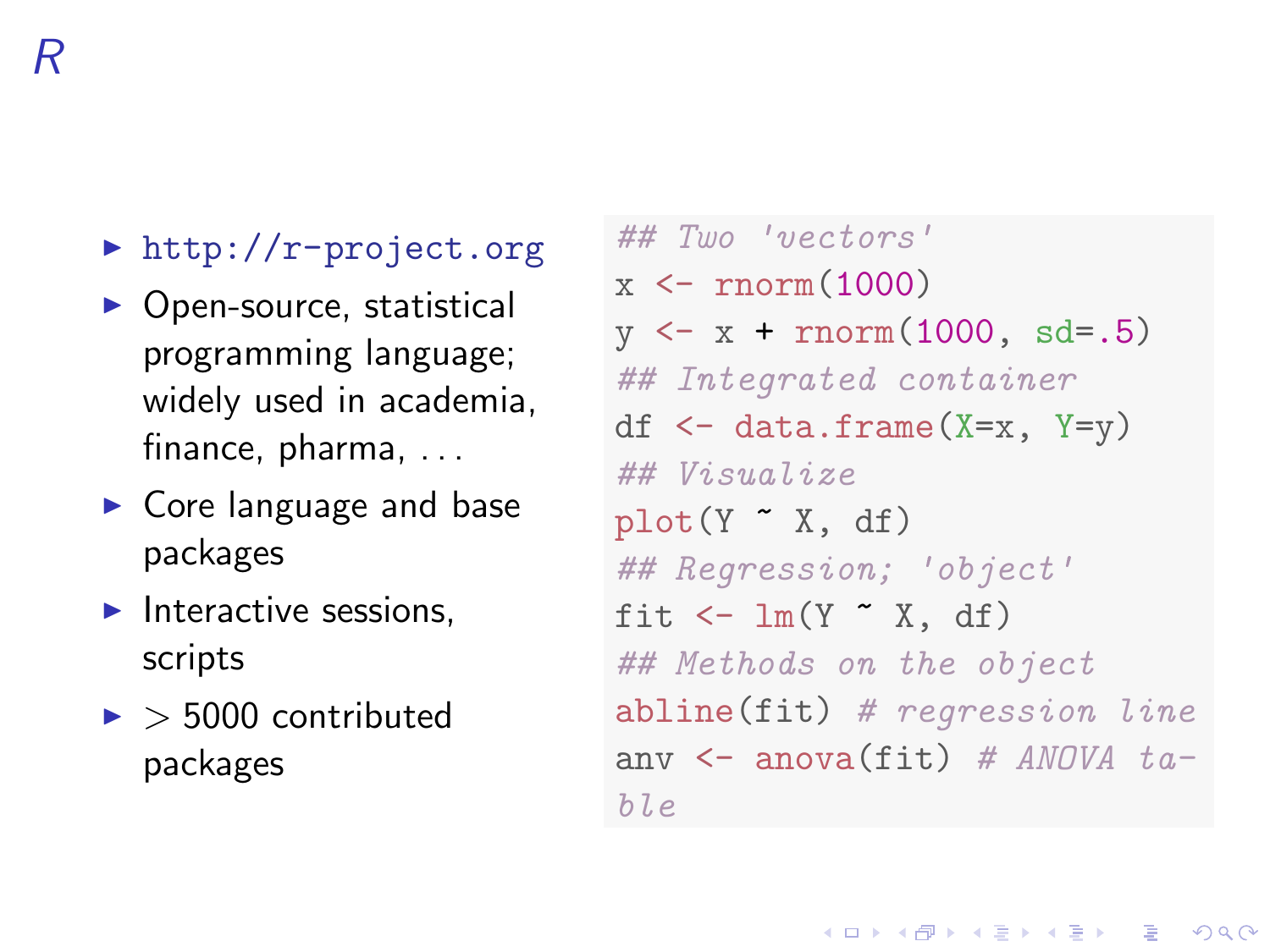# Programming R

- 1. Packages: loading, installing
- 2. Help
- 3. Scripts & reproducible research
- 4. Functions
- 5. Debugging and measuring performance

K ロ ▶ K 個 ▶ K 할 ▶ K 할 ▶ 이 할 → 9 Q Q →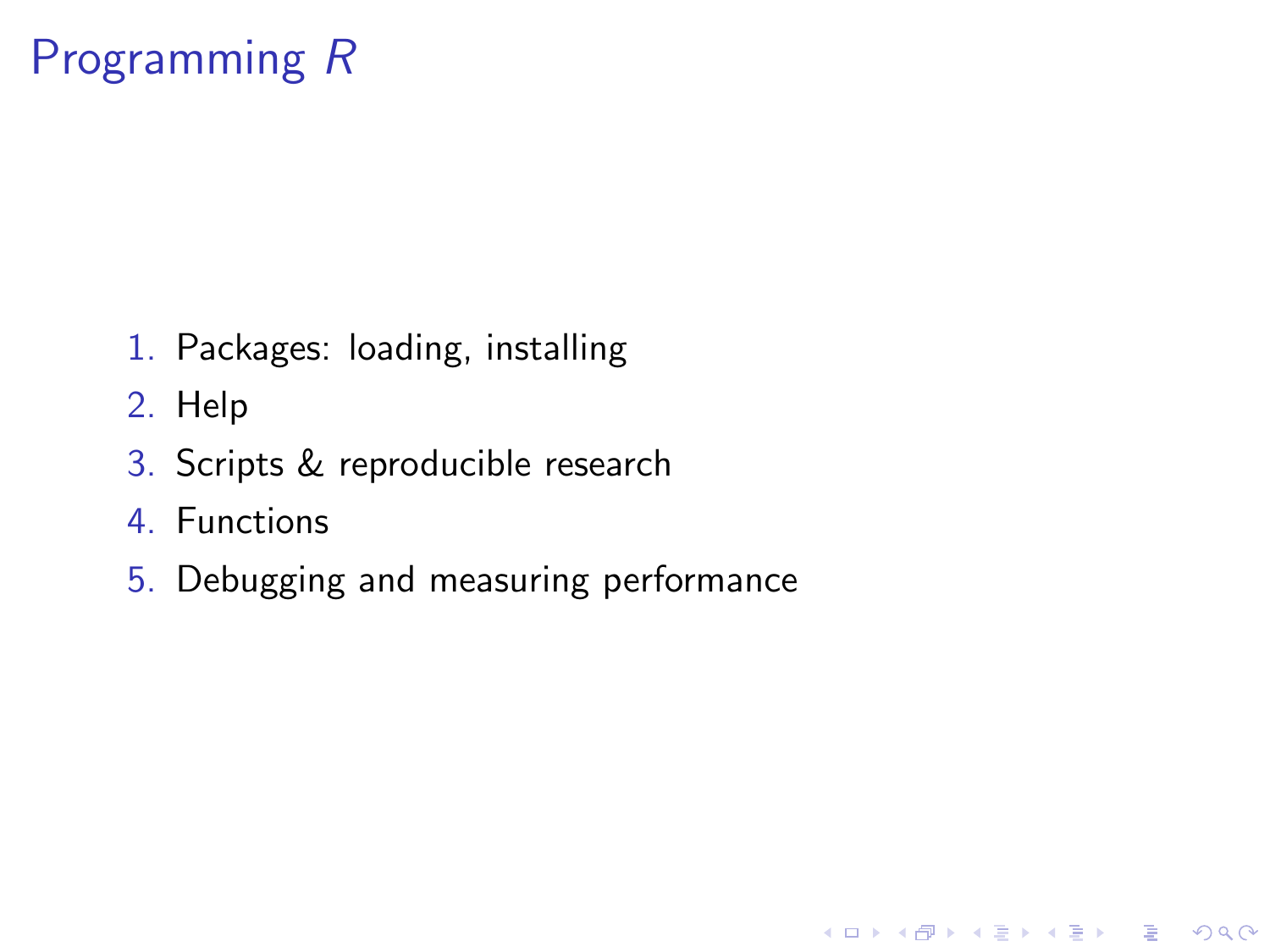## 1. Packages

Already installed packages

library(parallel)

New packages from repositories such as [CRAN](http://cran.r-project.org) and [Bioconductor](http://bioconductor.org/)

- biocLite() to install, including dependencies
- $\triangleright$  Occasional problems when a package depends on third-party software installation

**KORKARA REPASA DA VOCA** 

```
source("http://bioconductor.org/biocLite.R")
biocLite("IRanges")
library("IRanges")
```
Other repositories: R-forge, github, ...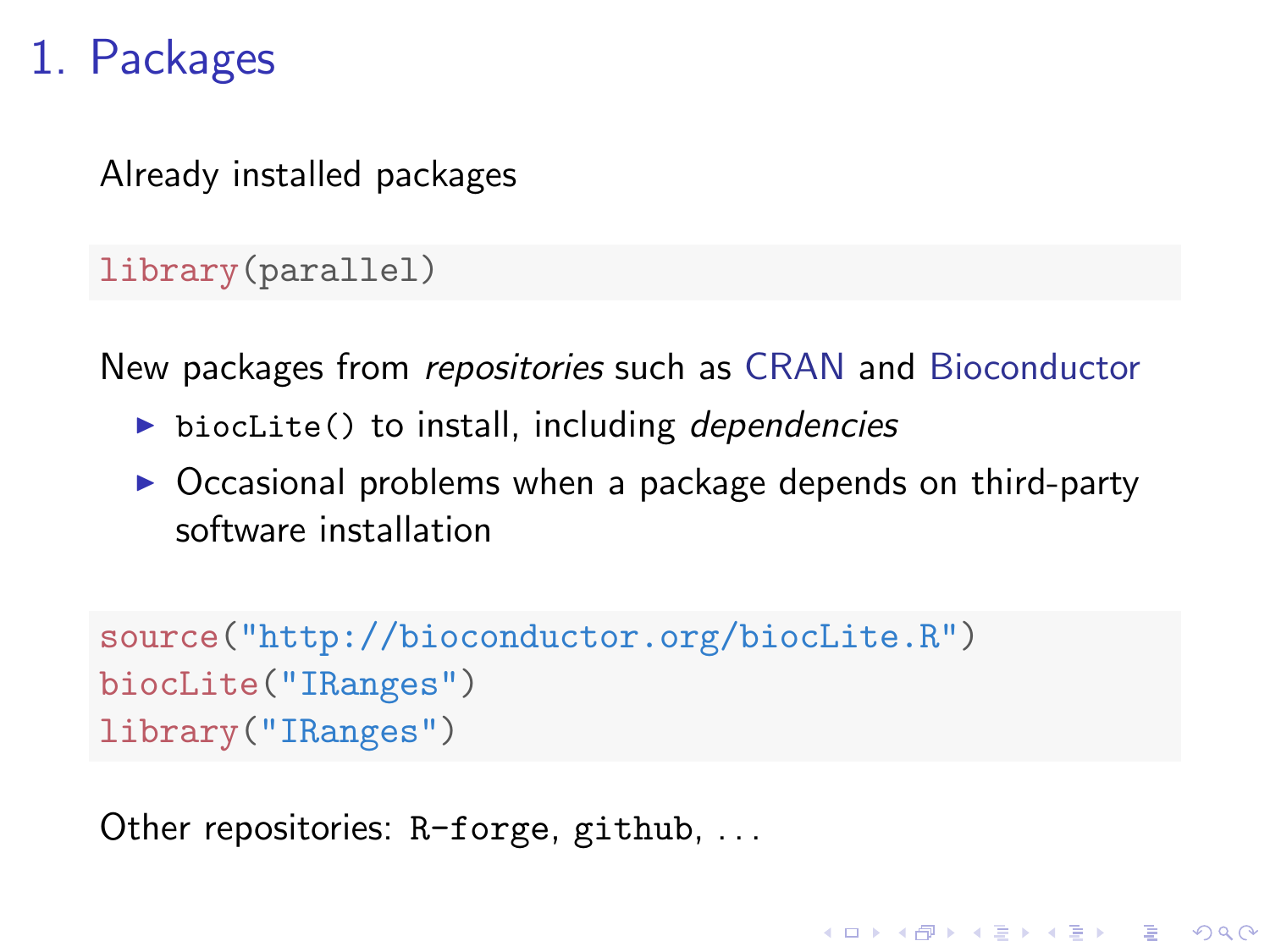Packages (cont.)

What packages are loaded?

```
head(search(), 3)
```
## [1] ".GlobalEnv" "package:quantreg" "package:Spars

What functions are provided by a package?

help(package = "IRanges")

How does  $R$  find symbols, e.g.,  $sin?$ 

- ▶ Look in .GlobalEnv, then proceed down search path
- $\blacktriangleright$  Specify package with base: : sin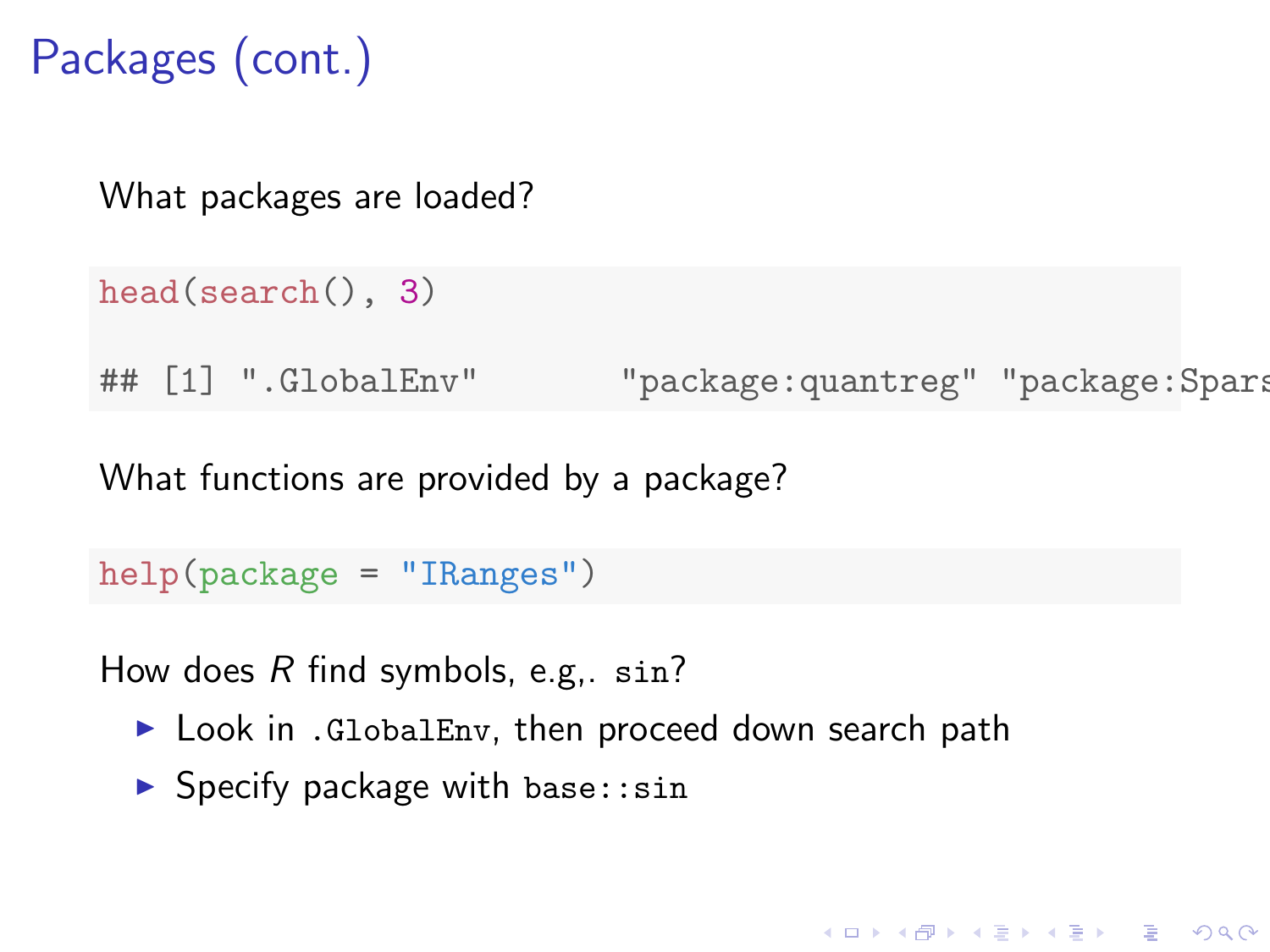2. Help

```
help.start()
? data.frame
? anova
? anova.lm # anova generic, method for class lm
class ? DNAStringSet
method ? "alphabetFrequency,DNAStringSet"
vignette("GenomicRangesIntroduction", "GenomicRanges")
help(package = "Biostrings")
RShowDoc("R-intro")
```
**KOD KAD KED KED DRA**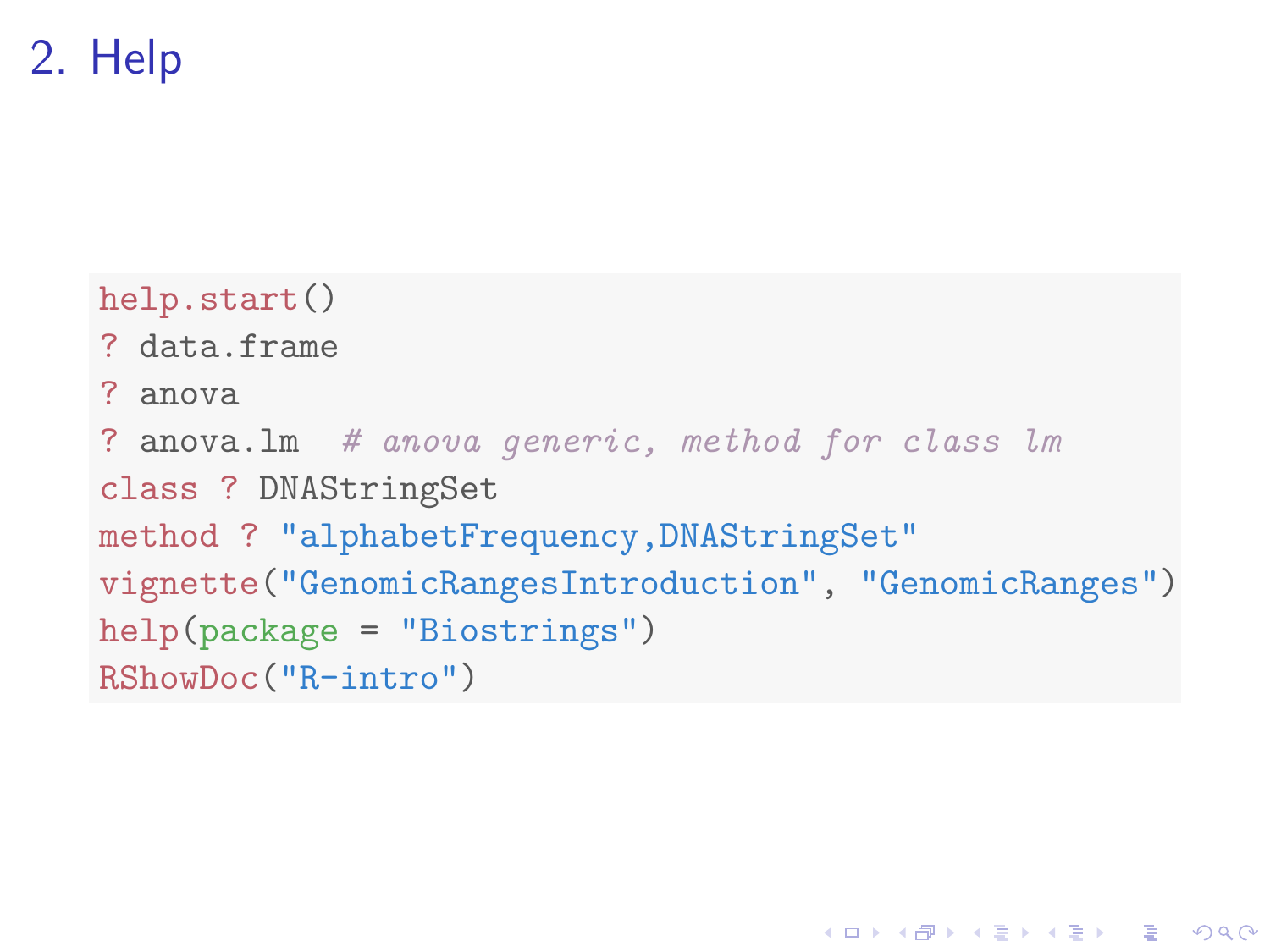## 3. Scripts, functions, and reproducible research

- 1. Write simple scripts of  $R$  code my\_analysis.R
- 2. Implement common operations as functions.
- 3. 'Markdown' with  $R$  code embedded in surrounding text my\_analysis.Rmd

- 4. Packages! package.skeleton()
- 5. Version control!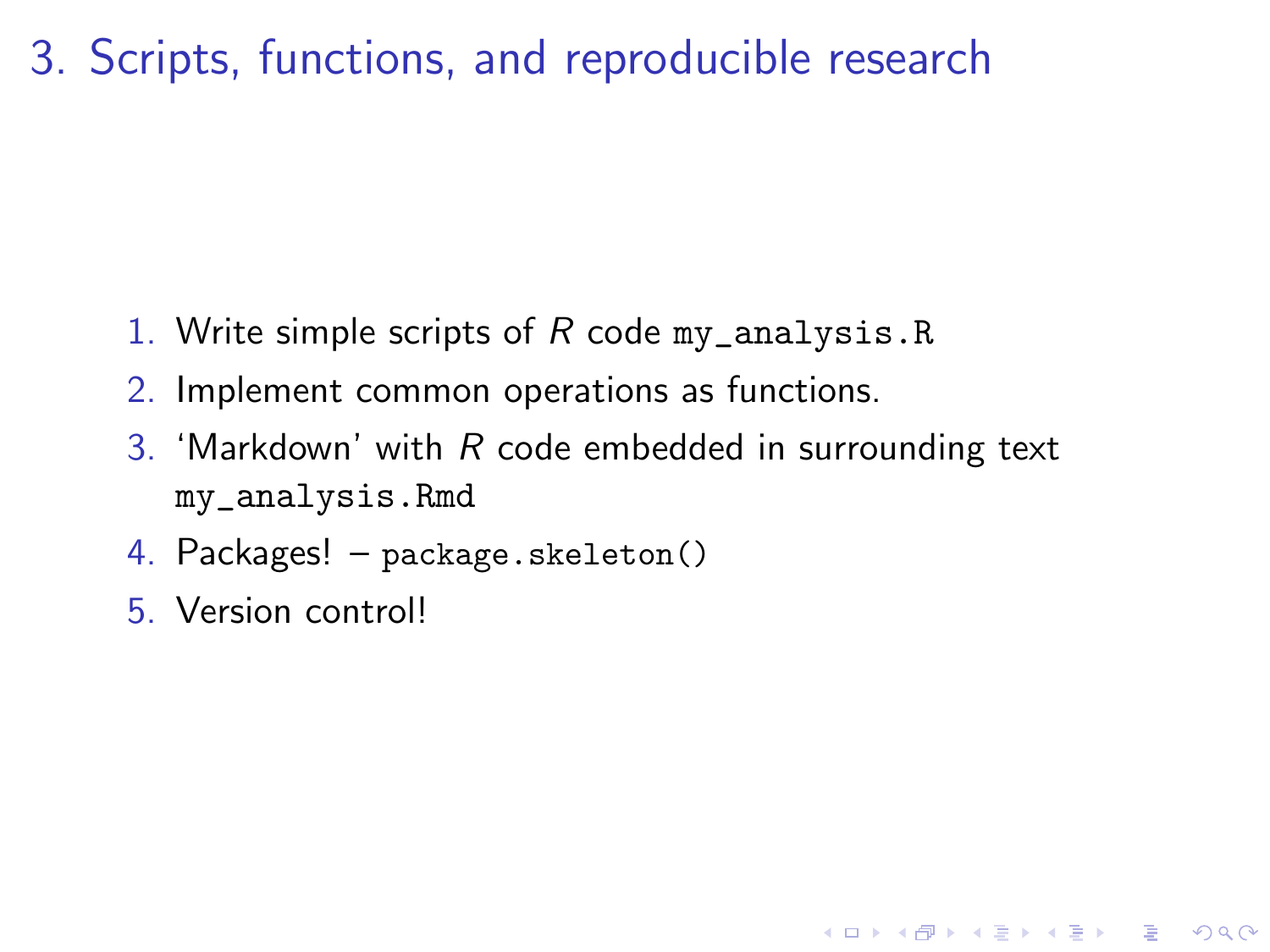### 4. Favorite functions

dir, read.table, scan List files; input data. c, factor, data.frame, matrix Create vectors, etc. summary, table, xtabs Summarize or cross-tabulate data. t.test, lm, anova Compare two or several groups. dist, hclust, heatmap Cluster data. plot Plot data. ls, library List objects; attach packages.

lapply, sapply, mapply Apply function to elements of lists. match, %in% find elements of one vector in another. split, cut Split or cut vectors. strsplit, grep, sub Operate on character vectors. biocLite Install a package from an on-line repository.

**KORKARA REPASA DA VOCA**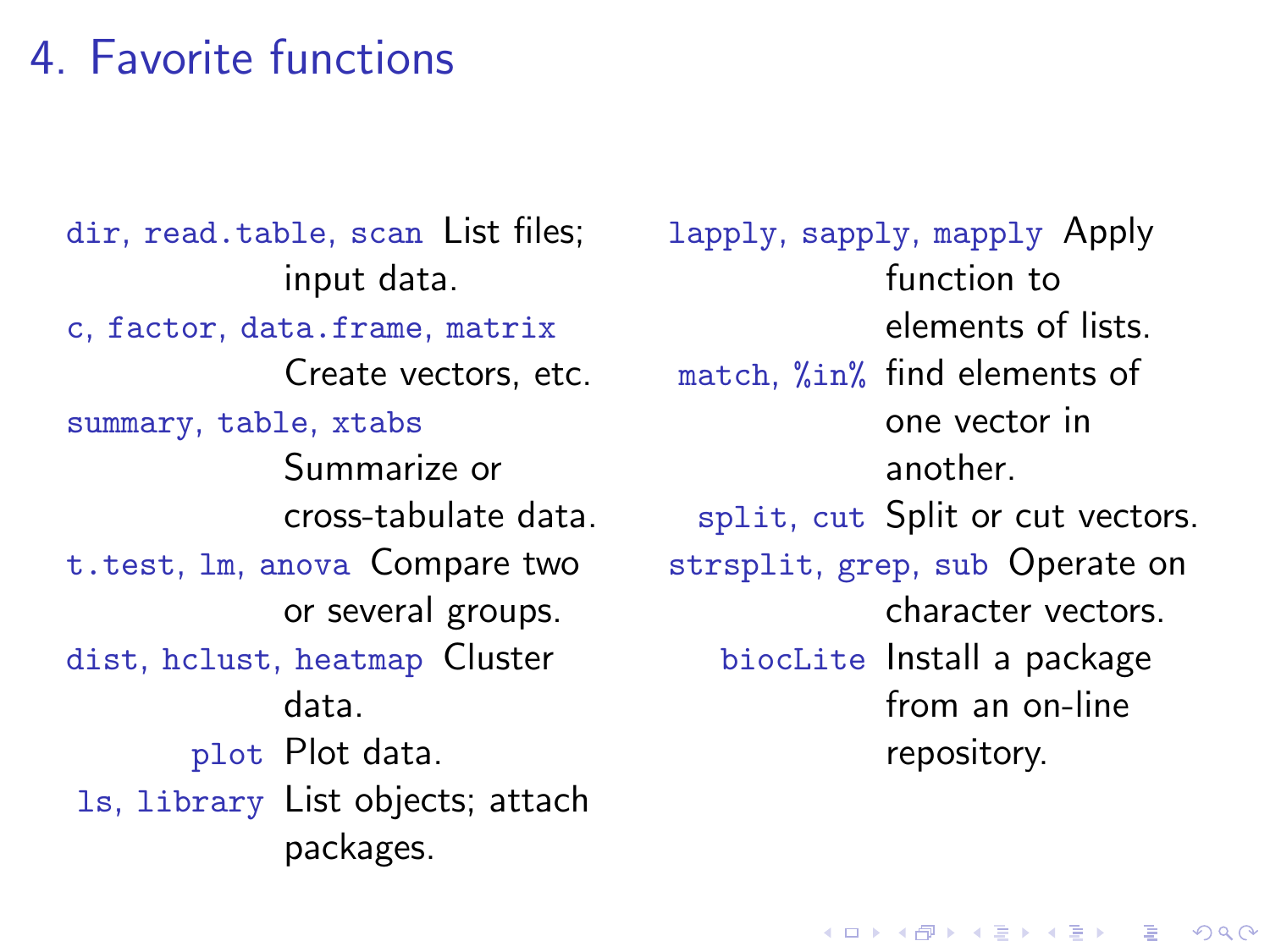# 5. Debugging and measuring performance

Debugging

- $\triangleright$  traceback(): what went wrong?
- $\blacktriangleright$  debug(): step through a function.
- riation browser(): insert a break-point in your own function  $/$  script. Help debug errors.

**KOD KAD KED KED DRA**